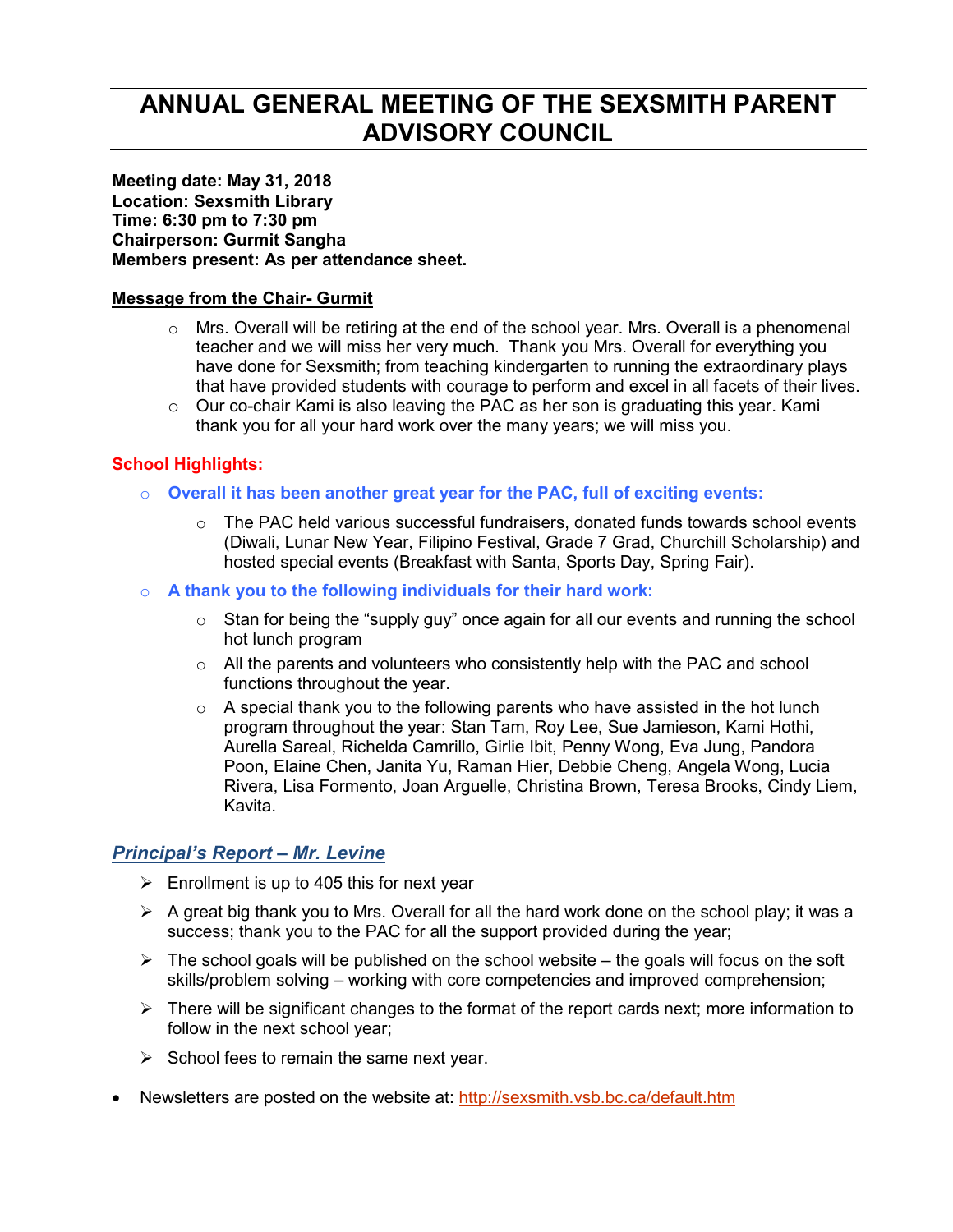# *Financial Update from the Treasurer – Fay Tam*

Currently there is \$29,748.63\* of PAC funds, breakdown as follows:

| • General account          | 14,321.50 |
|----------------------------|-----------|
| • Chocolates               | 15,409.71 |
| • Gaming account           | 11 72     |
| • Gaming membership shares | 5.69      |

This balance above is before the previously approved funds of \$1,825.00 have been paid out. Once the expenses have been accounted for then the balance remaining in the account will \$27,923.63.

# *Hot Lunch Program – Stan Tam*

The hot lunch program has been a great success this year due to the hard work and continuous dedication from our great volunteers. The net proceeds after all expenses have been accounted for will be over \$20k, great job everyone! June  $8<sup>th</sup>$  is the last day of hot lunch for this year.

# *Other Business*

#### **Request for funds by Chris Brown:**

Funding request for TEGS/Hot Lunch Program – funds to be used to purchase six portable electric induction cooktops. These units will replace the aging/failing portable coil cooktops that are being used at the present time. Total estimated cost is approximately \$840. Motion to accept the funding request made by Gurmit and seconded by Teresa – unanimous consent by PAC members.

#### **Filipino Festival – June 1/18**

Au and Richelda have everything ready for the Filipino festival

# **Spring Fun Fair – June 8th from 3:00 to 5:00 pm**

Stan will make all the food purchases;

Gurmit has ordered the equipment and will pick it up on the day of the event and has been in touch with Par-T-Perfect;

Kami to send out an email asking for the volunteers for the event. Kami will pick up the cakes for the cake walk;

#### **Grad Ceremony and Lunch – in June**

Per Mr. Kay the lunch menu is being finalized

## *Volunteer Coordinator – for the 2018-2019 school year – Chris Brown*

A volunteer email address has been setup (**sexsmithvolunteers@gmail.com**), anyone wishing to volunteer can email Chris to let her know which events they would like to volunteer for. In the near future a calendar will be posted on the school website each month showing what activities are coming up where volunteers will be needed.

#### **Elections:**

- **The 2017/2018 PAC Board members are as follows:** 
	- o Chair Gurmit Sangha
	- o Vice Chair Chris Brown
	- $\circ$  Treasurer Fay Tam
	- o Secretary Rana Sangha
	- o Hot Lunch Coordinator Stan Tam